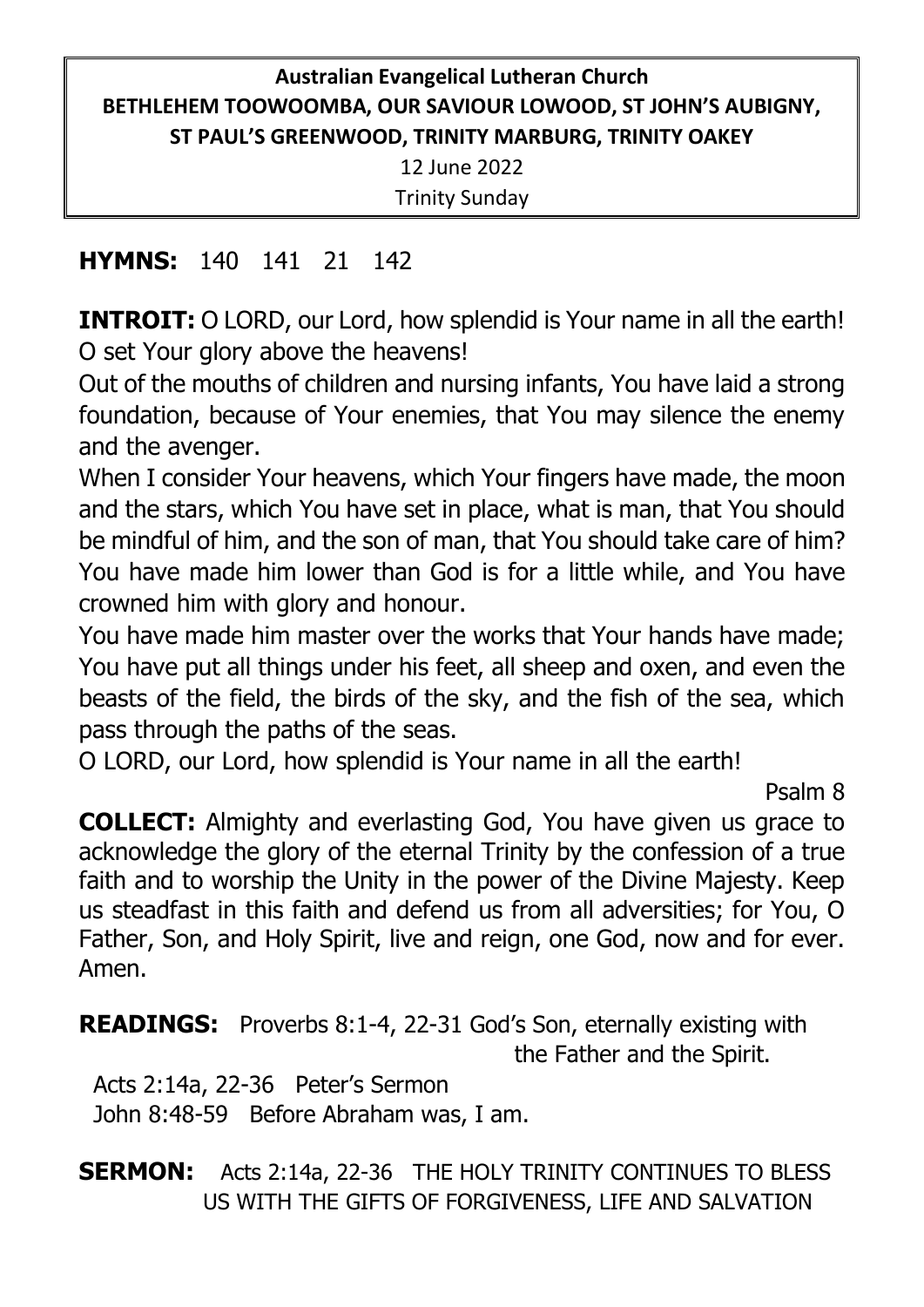#### **What I Want to Be**

The Lutheran Church baptises infants. This is a scandal. Of course, it is presumed the infant can't believe, right? But what does Jesus say? "*Whoever causes one of these little ones who believe in Me to sin…*" (Mark 9:42). The Greek word for "little ones" is "mikros." It's where we get the word micron. How big is a micron? It's tiny, not very big at all. So, when Jesus speaks of "*these little ones*" He is talking about a baby in arms, a new-born, and Jesus says they believe in Him. So for all those who are 'wise,' are you going to poke Him in the chest and say, "*Jesus, they can't believe*." What right do you have to say such a thing to your Lord? Shame on you! Because you may be undergoing the very judgement of which Jesus goes on to say: "*Whoever causes one of these little ones who believe in me to sin, it would be better for him if a great millstone were hung around his neck and he were thrown into the sea*" (Mark 9:42). These little ones belong to Jesus. They believe. How dare we say they cannot when He says they can and do believe?

Family life is always a challenge. Your first child comes along. What if, when he is about 3-4 years old, you say to him, "*Now we're going to let you decide if you want to be a member of our family or not*. *It's all up to you. You know, we'd kind of like to have you but still it's your choice. If you want to pack up and go live with the family next door, you're welcome to do that. This would not upset us a bit. Have a great life. Make your own choices. Go for it, kiddo!*" What would be the response of the 4-year-old that hears that speech? At first there may be some glee because the family next door has a dog. But after thinking about it, your 4-year-old is going to gasp and think, "*They don't want me. I'm not part of the family*." Would that be good? Would you want to hear that from a parent? "*You have your choice. You don't have to be a part of this family if you don't want to be*." Those are words of rejection. If we are children of the Father, He does not want to leave us making "our own choice" about joining the family.

What father lets his children decide if they want to belong? Now what does our Father do? He says, "*You are My child. My name is on you*." And this, by the way, is why marriage as one man and one woman, created by God, is not to be changed, and is so important. Why? So that the child knows whose they are and where they belong.

The point is who we are in relationship to God: We are named by Him at the font. In the name of the Triune God, Father, Son, and Holy Spirit. That is who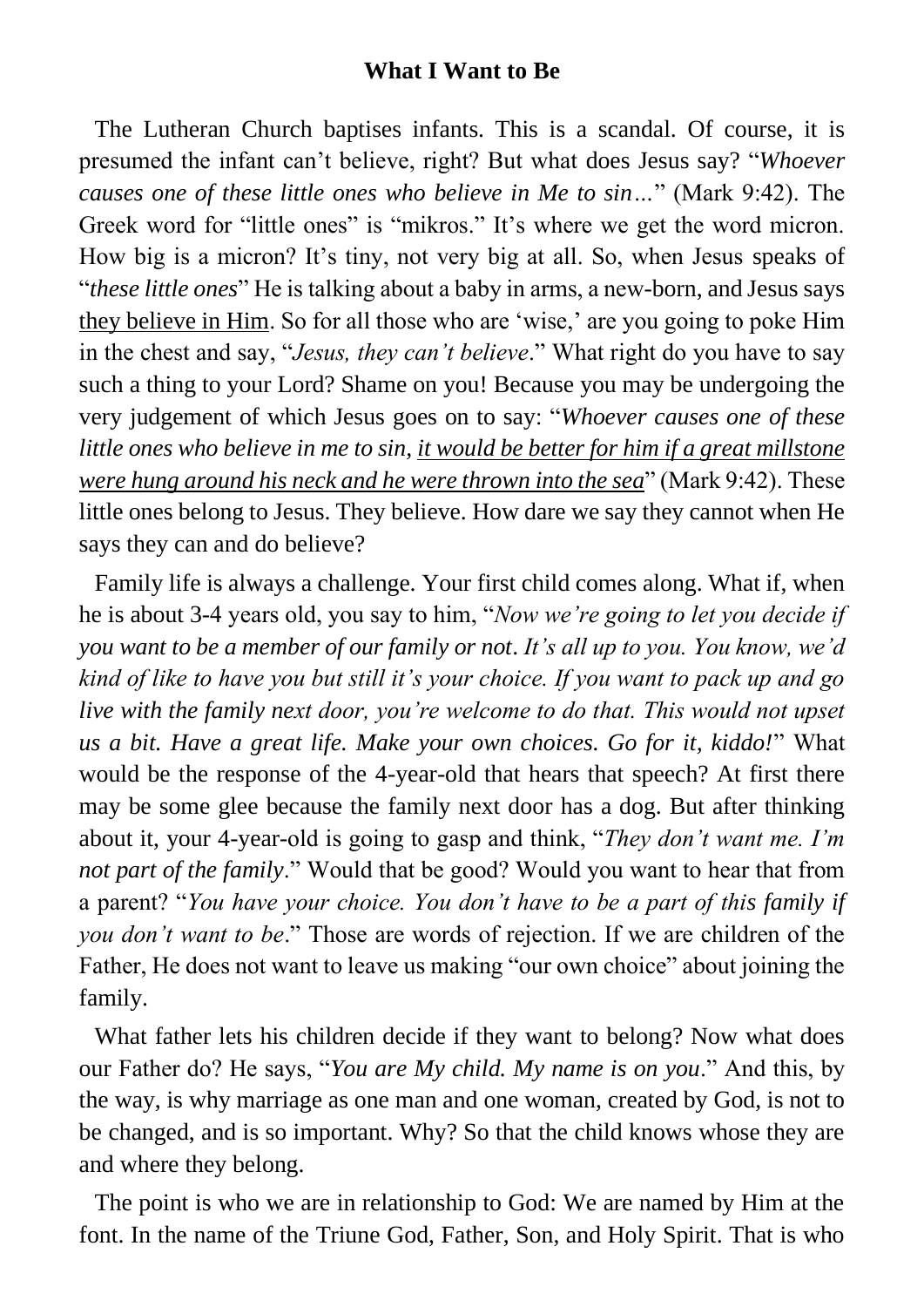you are! And that's true from infancy, when you're baptised as an infant (or later in life too!), throughout your entire life. Our loving God does not want you to wonder whose family you belong to. He wants you to know that you belong to His. And that He's going to the most extraordinary lengths to make sure that is the case and to make it happen. I don't want to be anything other than a child of God. The Bible never says, "Be adults of God!" It just isn't there. There are no adults of God. There are only children of God. That's what I want to be!

### Martin Luther

"John the Evangelist rejects the physical birth and position in life, no matter how high and noble, because it contributes nothing toward our becoming children of God. He also repudiates the Jews, to whose lineage Christ the Lord belonged, for boasting of their blood and presuming that their descent from Abraham would stand them in especially good stead. This they are accustomed to do to the present day, interpreting all the sayings of the prophets to mean that God performed great miracles, exterminated kingdoms and monarchies, out of respect for the blood of Abraham. Thus they claim to be preferred by God before others. But birth from a particular father and mother does not make one a child of God.

"If it were possible for a hundred thousand emperors to have been our progenitors, this would not accord us the slightest advantage in any filial relationship with God, since this would not give us birth for heaven. Yet God does not belittle physical birth and position in life; He preserves each with all its due dignity in the world. Yes, He commands that children honour their parents, though the latter may be poor beggars, that subjects obey the government, and also that parents and government use their office for the welfare and good of children and subjects and administer their office well. But all this does not earn them regeneration for life eternal."

*Sermons on the Gospel of St. John, 1.13*